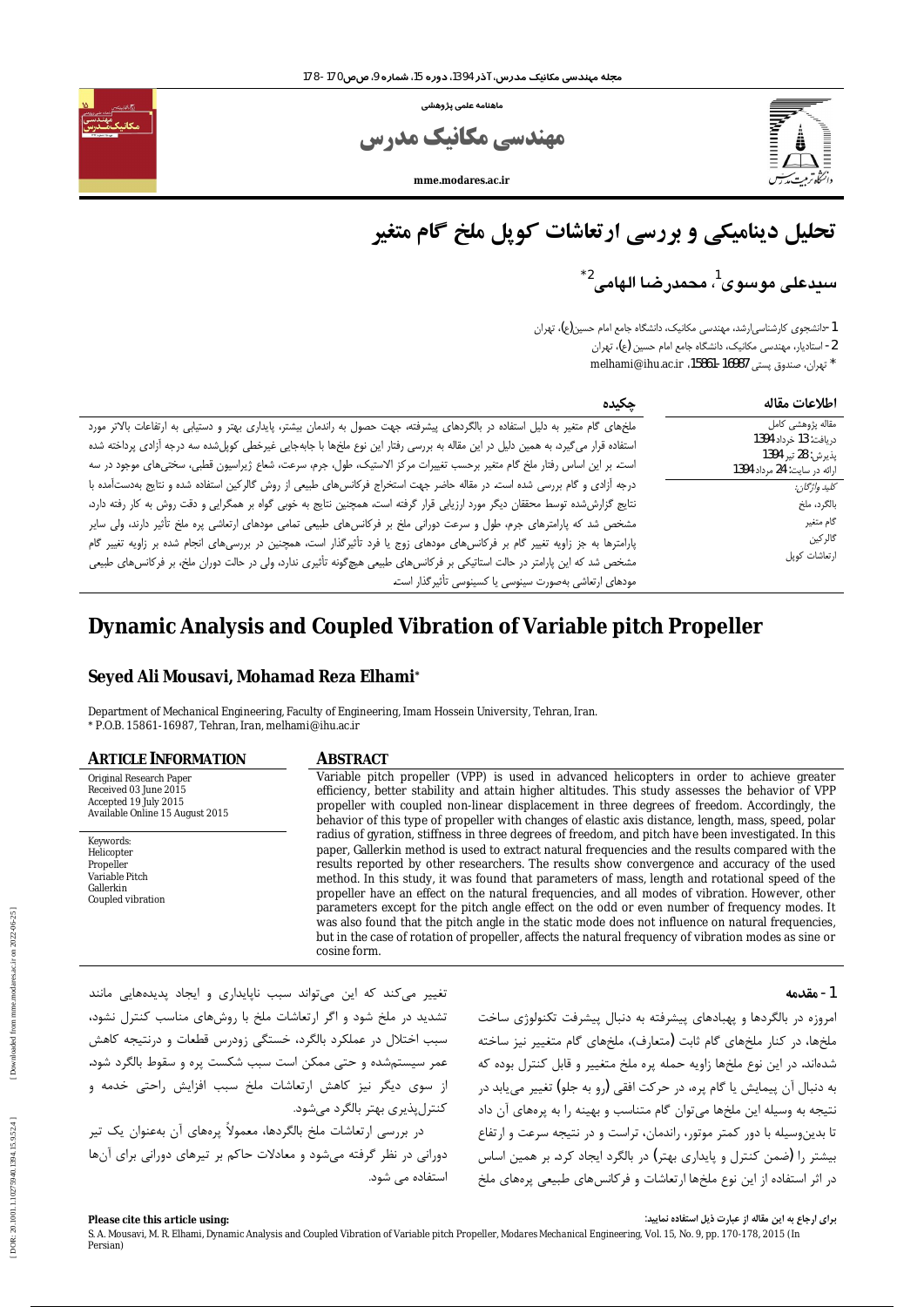هوبولت و بروکس [1] نخستین کسانی بودند که معادلات دیفرانسیل را برای حرکات خمش طولی، خمش عرضی و پیچش به همراه زاویه پیچشی اولیه بهدست آوردند. پره درنظر گرفتهشده توسط هوبولت و بروکس بهصورت غیریکنواخت بود. متأسفانه حل تحلیلی و دقیق برای معادلات بالا تقریباً غیرممکن بود؛ بنابراین روشهای متعددی برای حل تقریبی این معادلات ارائه شد.

هانتر [2]، وايت و مــالتينو [3] روش مــاتريس انتگرالــي<sup>1</sup> را بــراي حــل معادلات بالا ارائه كردند، همچنين مورسي [5,4] علاوهبر روش پيش از روش دیگری به نام انتقال ماتریسی<sup>2</sup> برای بهدسـتآوردن فرکـانسهــای طبیعــی و خصوصیات دینامیکی پره استفاده کرد. رایت و همکاران [6] تحلیل دینامیکی تیرهـای دوار همگــن دارای توزیــع جــرم و ســختی خطــی را بــا اســتفاده از سری های فربینیوس انجام دادنـد در ایـن روش معادلـه دیفرانسـیل حرکـت بهطور مجزا درنظر گرفته شده و در جواب معادله بهصورت تابعی از سریهای فربينيوس فرض شده است.

ردی [7] روشهای گالرکین، رایلی یتز و باقیماندههای وزنی را برای محاسبه فركانسهاى طبيعى تيرها ارائه كرده و اين روشها را مورد مقايسه قرار داده است.

سوریس و همکاران [8] ارتعاشات خمشی- پیچشی تیر دارای زاویه پیچش اولیه را به کمک توابع انتگرالی گرین تحلیل کردند. بازون [9] روابط بین فرکانسهای طبیعی خارج صفحه و داخل صفحه دوران را برحسب ضرایب ساوتول<sup>3</sup> مورد بحث قرار داد و همچنین بازون و همکاران **[10]** در مقالهای مشخصههای ارتعاشی یک تیر تیموشینکو با سطح مقطع متغیر را با استفاده از روش المان محدود بررسی کردند.

هو و شین [11] معادلات حرکت را بهصورت جداگانه برای یک پره دوار در خمش خارج از صفحه و خمش درون صفحه استخراج و بسامدهای آن را محاسبه کردند. برامول [12] به استخراج معادلات دیفرانسیل خارج از صفحه و داخل صفحه پرههای روتور بالگرد پرداخته و روشهای انرژی و مایکل استاد را برای حل این معادلات ارائه کرد. در این راستا موسوی و همکاران در مقالاتی [14,13] به چگونگی تست و آنالیز مودال پرههای بالگرد در جهات خمش خارج و داخل صفحه دوران پرداختند و نتايج تست تجربي را با نتايج المان محدود مورد مقايسه قرار دادند.

لین و همکاران [15] به بررسی پایداری و ارتعاشات آزاد تیر همگن دوار با شرایط مرزی الاستیک و دارای زاویه پیچش اولیه پرداخته، همچنین در تحقیق مجزایی [16] به بررسی ارتعاشات آزاد تیر غیرهمگن دارای زاویه پیچش اولیه و جرم متمرکز در انتها پرداخته است و تحلیل دینامیکی جرم متمرکز را همراه با اثر استهلاکی نیز بررسی [17] و تابع گرین را برای این تير بهدست آورده است. رائو و گويتا [18] روش المان محدود را براي بهدستآوردن فركانسهاى طبيعي و شكل مودهاى تير دوراني با سطح مقطع

چرخشی به بررسی ارتعاشات عرضی ملخ و محور آن پرداختند. بیشاپ و همکارانش [21] با ترکیب تئوری تیر اویلر برنولی انعطافپذیر و تئوری سنونان برای پیچش، به بررسـی ارتعاشـات خمشـی پیچشـی تیـر یکنواخت پرداختند و اثرات پیچش سطح مقطع را نیز مورد بررسی قرار دادند.

جان و همکارانش [22] به بررسی ارتعاشات کوپل تیر یکنواخت جـدار نازک اوپلر برنولی پرداختند. تیر درنظر گرفته شده توسـط ایشــان u شــکل و نامتقارن بود. آن ها با استفاده از روش ماتریس انتقال فرکانس های طبیعـی و شکل مودهای این سیسـتم را در شـرایط مـرزی گونـاگون بررسـی کردنـد و همچنین اثرات بار محوری و سفتی پیچشی بر فرکانسهای طبیعی این نــوع تير را مطالعه كردند. يارديموگلو و همكارش [23] مـدل المــان محـدودي را برای ارتعاشات کوپل تیر تیموشینکو نامتقارن، بـا زاویـه پـیچش اولیـه ارائـه کردند. عناصر المان محدود آنها دارای دو گره با هفت درجه آزادی بودند که با درنظر گرفتن اثرات تغییر شکل برشی و دوران سطح مقطع مـاتریسهـای سفتي و جرمي حاصل را اصلاح كردند. كوكداگ و همكارش [24] به بررسـي ارتعاشات آزاد و اجباری خمشی- پیچشی یک تیر دارای جرم اضافه در انتها و ابتدا پرداختند و اثرات جرم اضافه در انتهای تیر، فنرهـای خطـی و پیچشـی متصل به آن را بر فرکانسهای طبیعی و شکل مودها، برای دو تیر جدارنازک گیردار با سطح مقطع نیمدایره و u شکل مورد مطالعه قرار دادند.

ياتل و دارپ [25] به بررسـي قابليـت اطمينــان و ســلامت يــک روتــور دورانی پرداختند. ایشان با درنظر گرفتن مدل ارتعاشی خمشی و پیچشی یک روتور دارای ترک و سـایش، پاسـخ فرکانسـی آن را در حضـور و غیـاب ایـن پارامترها به وسیله روش المان محدود بررسی کـرد. وروس [26] در مقالـهای به بررسی ارتعاشات کوپل تیر یکنواخت دارای بـار جـانبی پایـدار پرداخـت و معادلات حرکت ارتعاشات را با استفاده از تئوري اويلر - برنولي - ولاسو و اصل کار مجازی استخراج کرد و با استفاده از حل کلوز فرم به بررسی ارتعاشات تیر متقارن با شرایط مرزی ساده تحت بار خمشی یکنواخت پرداخت.

در کارهای گذشته عموماً ارتعاشات پـرههـا بـهعنـوان تیرهـای دورانـی بهصورت جداگانه در جهات مختلف و یا در دو جهت بهصورت کوپل همراه بـا سادهسازیهای فراوان مورد بررسی قرار گرفته است. در مقاله حاضر سعیشده تمامی پارامترهای مؤثر در ارتعاشات ملخ با کمینه سادهسازی بررسی شـود و همچنین تغییر گام در ارتعاشات ملخ لحاظ گردد که این امر سبب پیچیدگی بیشتر موضوع میگردد و از سوی دیگر نیز سعی شده، ارتعاشات ایـن نـوع ملخها بهصورت واقعي و كوپل شده در تمامي جهـات يعنـي خمـش خـارج از صفحه دوران، خمش داخل صفحه دوران و پیچشی مورد بررسی قـرار گیـرد. در این راستا در گام نخست به امر ارتعاشات آزاد ملخ گام متغیر پرداخت شده تا با توجه به شرایط موجود در گام بعد تغییرات فرکانسهای طبیعی ملـخ در اثر تغييرات مركز الاستيك، طول، جـرم، سـرعت، شـعاع ژيراسـيون قطبـي، سختی های موجود در سه درجه آزادی و گام بررسی شود.

171

| 2- استخراج معادلات حركت ملخ                                                 |
|-----------------------------------------------------------------------------|
| با توجه به شکل 1 هر پره چرخان ملخ با سرعت زاویهای $\Omega$ دارای سه محور    |
| مرکز جرم، فشار (حاصل از دوران) و الاستیک است که این محورها با توجه          |
| به مراکز جرم، فشار و سطح هر مقطع ملخ رسم میشود. در این سیستم، مبدا          |
| مختصات ملخ در ابتدای ریشه آن و منطبقبر محور الاستیک است.                    |
| برای یک مقطع پره ملخ شکل 2 با در نظر گرفتن شرایط تنش صفحهای                 |
| (با صرفنظر از تغییر شکل بسیار کوچک برشی عرضی) روابط کلی کرنش و              |
| تنش برحسب تغییر شکلهای ۷، /۷ و $\varnothing$ بهصورت معادلات (۲،1) خواهد بود |

| متغیر بهکار بردند. معینی فرد و همکارانش [19] در مقالهای به بررسی      |
|-----------------------------------------------------------------------|
| ناپایداری دینامیکی تیرهای با مقطع متغیر در اثر تحریکات آیرودینامیکی و |
| باد پرداختند و الگوریتم جدیدی جهت حل فرکانسها و شکل مودها با توجه     |
| به اثرات موجود براساس فضاى حالت ارائه كردند.                          |
| واریکو و هادارا [20] با استفاده از دیدگاه نیوتن به بررسی ارتعاشات ملخ |
| یک درجه آزادی پرداختند، ایشان با درنظر گرفتن تغییر شکل برشی، اینرسی   |
|                                                                       |

 $1 - IMM$ 2-TMM

3- South Well

مهندسی مکانیک مدرس، آذر 1394، دوره 15، شماره 9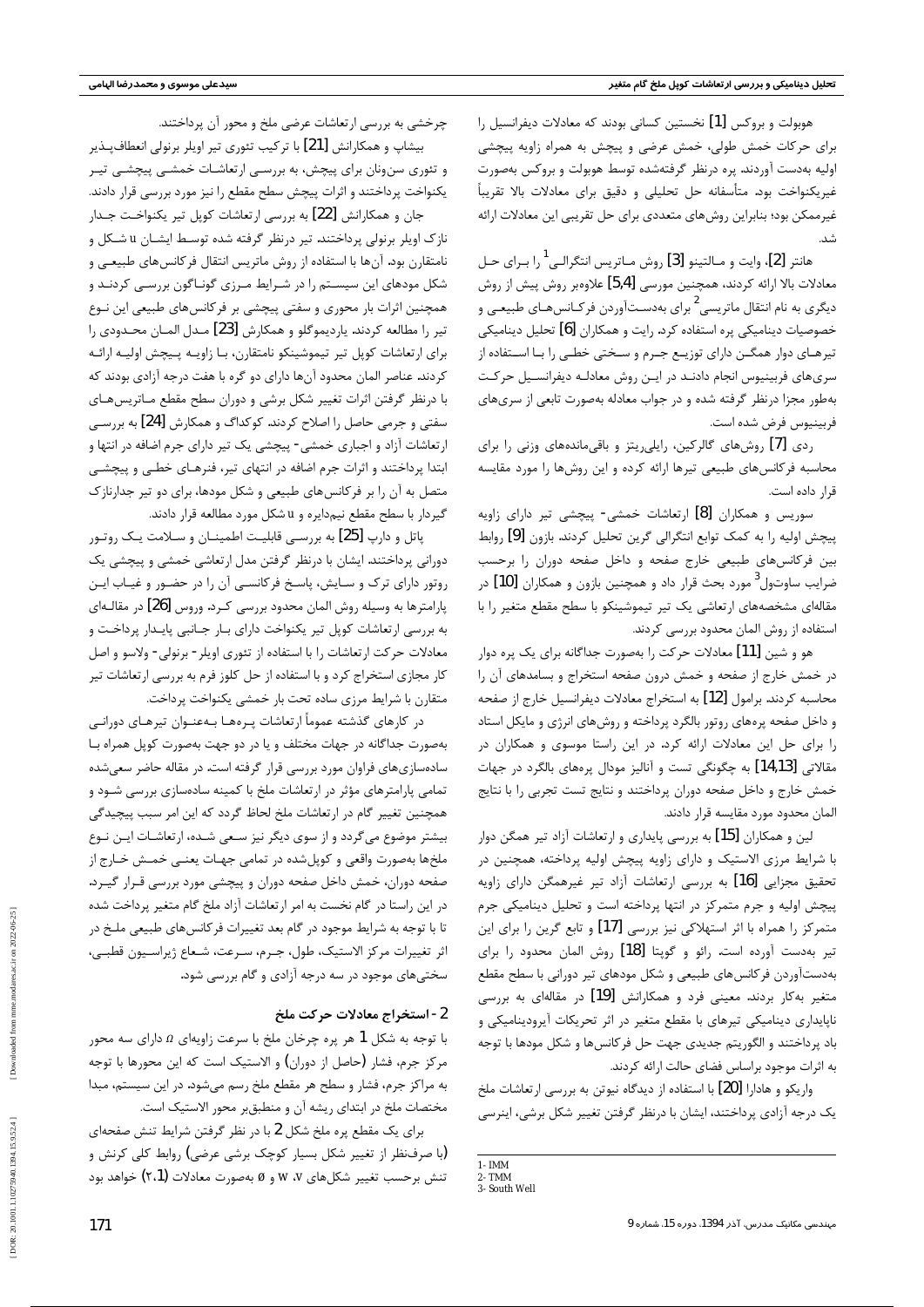

که 11 و 12 ممان اینرسی محورهای اصلی و B1 و B2 ثابتهای سطح مقطع یره است.

جهت سهولت در تعادل بین ممانها و نیروها از ممانهای موازی و عمود  $\phi$ بر محورهای اصلی My ، $M_{\lambda}$  و  $M_{\lambda}$  استفاده میشود. با فرض کوچکبودن  $\phi$ رابطه (9) برای ممانهای محورهای اصلی بهدست می آید.  $M_{\rm x} = Q + M_1$  (cos $\beta - \phi$ sin $\beta$ ) $v'$ + $M_1$ (sin $\beta - \phi$ cos $\beta$ ) $w'$  +  $M_2$ (sin $\beta - \phi$ cos $\beta$ ) $v'$  $-M_2$  (cos $\beta - \phi$ sin $\beta$ ) $w'$  $M_{y} = M_{1}$  (cos $\beta - \phi$ sin $\beta$ ) +  $M_{2}$  (sin $\beta$  +  $\phi$ cos $\beta$ ) -  $Qv'$  $M_z = -M_1(\sin\beta + \phi\cos\beta) + M_2(\cos\beta - \phi\sin\beta) - Qw'$  $(9)$ با جایگزینی معادلات (6-8) در معادله (9) و همچنین سادهسازی و حذف عبارتهای مرتبه 2، ممانهای بالا برحسب مؤلفههای جابهجایی به صورت , وابط (10-12) است.

$$
M_{\rm x} = [GJ + TK_{\rm A}^2 + EB_1(\beta')^2]\phi' + TK_{\rm A}^2\beta'
$$
  
- $EB_2\beta'(\mathbf{v}''\cos\beta + w''\sin\beta) - Te_{\rm A}v'\sin\beta$   
+ $Te_{\rm A}w'\cos\beta$  (10)

$$
M_{y} = (EI_{1} \cos^{2}\beta - EI_{2} \sin^{2}\beta)w'' + (EI_{2} - EI_{1})
$$
  
\n
$$
\sin\beta\cos\beta v'' - (Te_{A} + EB_{2}\beta'\phi')\sin\beta - T e_{A}\phi\cos\beta
$$
\n(11)

$$
M_{z} = (EI_{2} - EI_{1})sin\beta cos\beta w''
$$
  
+
$$
(EI_{1}sin^{2}\beta + El_{2}cos^{2}\beta)v''
$$
  
-
$$
(Te_{A} + EB_{2}\beta'\phi')cos\beta + Te_{A}\phi sin\beta
$$
  
...  
[1]

$$
M'_x - M'_y v' + M'_z w' - \overline{q}_y v' + \overline{q}_z w' + \overline{q}_x = 0
$$
  
\n
$$
M''_y - (Tw')' + \overline{q}_y' - \overline{p}_z = 0
$$
  
\n
$$
M''_z - (Tv')' + \overline{q}_z' - \overline{p}_y = 0
$$
  
\n(13)  
\n(14) 
$$
M''_z = (16-14) (14) (14) (14) (15) (16-17)
$$

$$
\left( \left[ G \right] + T K_A^2 + E B_1 G \mathcal{O}^2 \right] \phi' + T K_A^2 \beta'
$$

 $\cdot$ [1]

$$
\varepsilon = -\varepsilon_{\rm T} + (e_{\rm A} - \eta)(v'' \cos \beta + w'' \sin \beta)
$$
  
+ $\xi (v'' \sin \beta + w'' \cos \beta) + (\xi^2 + \eta^2 - K_{\rm A}^2) \beta' \phi'$  (1)  
 $\sigma = E[-\varepsilon_{\rm T} + (e_{\rm A} - \eta)(v'' \cos \beta + w'' \sin \beta)]$ 

$$
\varepsilon_{\rm T} + (e_{\rm A} - \eta)(v'' \cos \beta + w'' \sin \beta) \n+ \xi(v'' \sin \beta + w'' \cos \beta)
$$

$$
+ (\xi^2 + \eta^2 - K_A^2) \beta' \phi'
$$
 (2)

 $e_A$  در این روابط  $\varepsilon_T$  کرنش حاصل از فشار دوران  $\left(\varepsilon_T = \frac{T}{F_A}\right)$  است و فاصله بين مركز فشار و مركز الاستيك سطح مقطع پره، $\beta$ زاويه حمله يا تغيير گام ملخ، KA شعاع ژيراسيون قطبي سطح مقطع پره حول محور الاستبك آن است.

مطابق شکل 3 جهت محاسبه ممانها، تنشهای توزیعشده در طول المان ملخ به دو جزء یکی در راستای محور الاستیک و دیگری عمود بر آن بهصورت روابط (۴،3) تجزيه شده است.

$$
M_1 = -\int_{\eta t e}^{\eta t e} \int_{-t I 2}^{t I 2} \sigma \xi d\xi d\eta
$$
 (3)

$$
M_2 = -\int_{\eta t e}^{\eta t e} \int_{-t/2}^{\infty} \sigma \eta d\xi d\eta
$$
 (4)

علامت منفی به این دلیل انتخابشده که وقتی ممان فشاری است علامت آن مثبت شود و ممان پیچشی نیز بهصورت رابطه (5) تعریف میشود.  $Q = GJ\phi' + \int_{nte}^{\eta le} \int_{-t/2}^{t/2} \sigma(\beta + \phi)'(\eta^2 + \xi^2)d\xi d\eta$  $(5)$ 

$$
M_1 = EI_1(-v''\sin\beta + w''\cos\beta)
$$
 (6)

$$
M_2 = EI_2(\nu'' \cos\beta + w'' \sin\beta) - Te_{\mathbf{A}} - EB_2\beta' \phi'
$$
 (7)

$$
Q = [G] + TK_A^2 + EB_1(G')^2]\phi' + TK_A^2\beta'
$$

$$
-EB_2\beta'(\mathbf{v}''\cos\beta + w''\sin\beta) \qquad (8)
$$



**شکل 1**ارتعاشات ملخ گام متغیر



مهندسی مکانیک مدرس، آذر 1394، دوره 15، شماره 9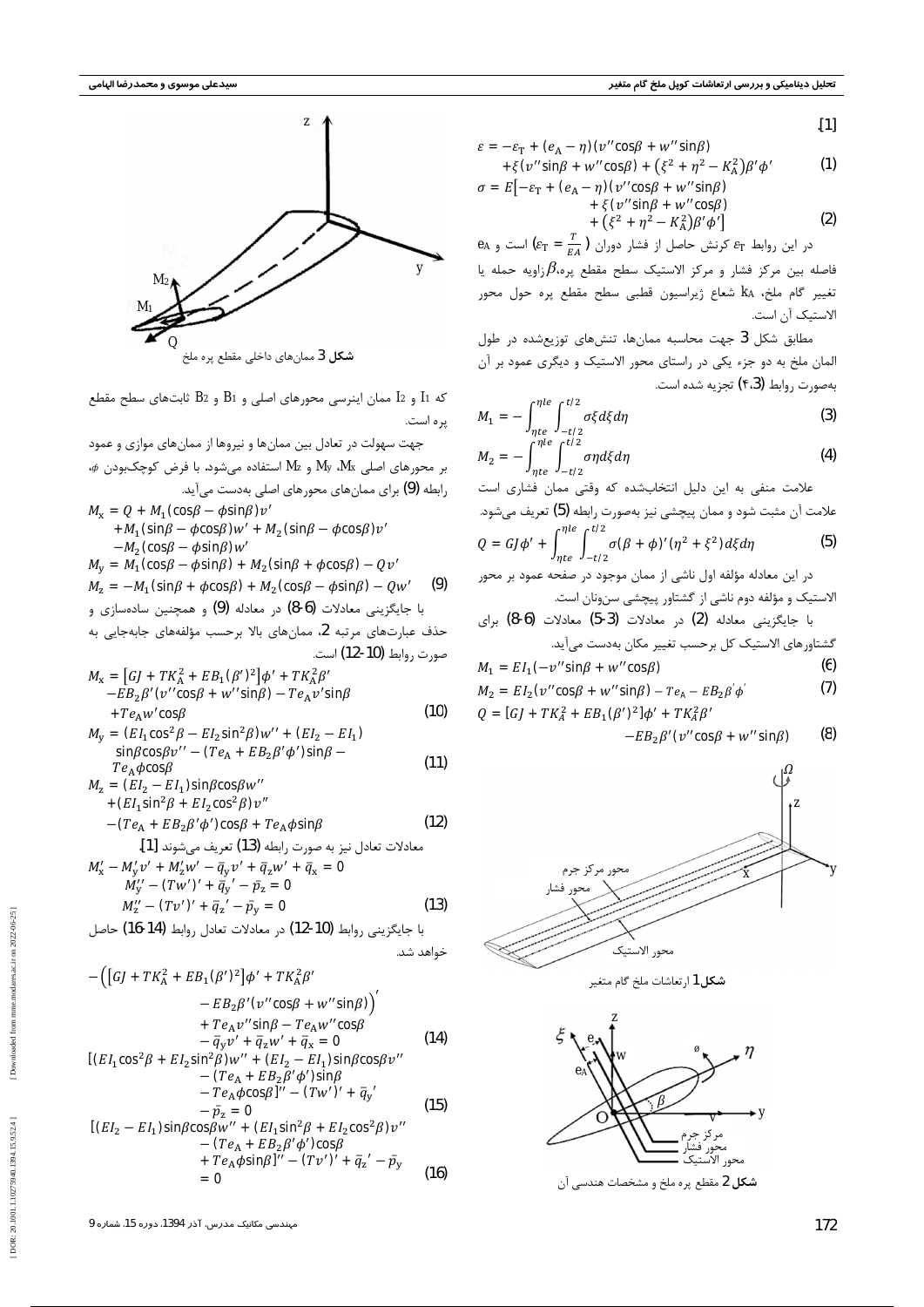شكل مود إين تيرها ,ابطه  $(22)$  جهت تقريب شكل مود ملخ استفاده شده است. برای تخمین دقیق فرکانس ها، تعداد شکل مودهای بهکار رفته در تخمین باید بی نهایت باشد، ولی در صورت استفاده از یک یا چند شکل مود هم عموماً نتايج قابل قبولي بهدست مي]يد كه در ادامه صحت اين ادعا با نتايج بخش پسين اثبات مي شود.

$$
-(GJ)\phi'' + \Omega^2 m (k_{m2}^2 - k_{m1}^2) \phi \cos 2\beta + \Omega^2 m e x (-v' \sin \beta + w' \cos \beta) + \Omega^2 m e v \sin \beta - \omega^2 m k_m^2 \phi + \omega^2 m e (v \sin \beta - w \cos \beta) = 0
$$
(18)  
  

$$
[(EI_1 \cos^2 \beta + EI_2 \sin^2 \beta) w''
$$
+
$$
(EI_2 - EI_1) \sin \beta \cos \beta v'']''
$$
-
$$
-(Tw')' - (\Omega^2 m e x \cos \beta \phi)'
$$
=
$$
\omega^2 m (w + e \phi \cos \beta) = 0
$$
(19)  
  

$$
[(EI_2 - EI_1) \sin \beta \cos \beta w''
$$
+
$$
(EI_1 \sin^2 \beta + EI_2 \cos^2 \beta) v'']''
$$
-
$$
-(Tv')' + (\Omega^2 m e x \phi \sin \beta)'
$$
+
$$
\Omega^2 m e \phi \sin \beta
$$
-
$$
\omega^2 m (v - e \phi \sin \beta) - \Omega^2 m v = 0
$$
(20)  
and 
$$
\omega^2 m (v - e \phi \sin \beta) - \Omega^2 m v = 0
$$
(21)

معادلات بالا توسط دو پارامتر زاويه تغيير گام (حمله) <sub>B</sub> و فاصـله محـور  $\beta$  الاستیک در سه جهت به یکدیگر کوپل شدهاند. در صورتی کـه  $\beta$  = 6 باشــد معادلات در دو جهت پیچشی و خمش خارج از صفحه کوپل شده و اگـر 0=*θ* باشد معادلات در دو جهت خمش خـارج از صـفحه و خمـش داخـل صـفحه کوپل مے شوند.

3 - استخراج معادلات فركانسي با استفاده از روش گالركين

[DOR: 20.1001.1.10275940.1394.15.9.52.4]

$$
V_i(x) = \cosh(\beta_i x) - \cos(\beta_i x) - \sigma_i[\sinh(\beta_i x) - \sin(\beta_i x)]
$$
  
\n
$$
W_i(x) = \cosh(\beta_i x) - \cos(\beta_i x) - \sigma_i[\sinh(\beta_i x) - \sin(\beta_i x)]
$$
  
\n
$$
\sigma_i = \frac{\cosh(\beta_i) + \cos(\beta_i)}{\sinh(\beta_i) + \sin(\beta_i)}
$$
  
\n
$$
\Phi_i(x) = \sqrt{2}\sin(\gamma_i x)
$$
  
\n
$$
\gamma_i(x) = 2k\pi + \frac{\pi}{2}
$$
  $k = 0,1,2,...$  (22)

جهت سهولت استخراج معادلات ارتعاشات آزاد پره ملخ به روش گالركين ابتدا معادلات (18-20) را بیبعد کرده که این بیبعدسازی برحسب طول کل پره ملخ  $R$ ، انجام میشود. در نتیجه معادلات بـیبعـدشـده برحسـب پـارامتر بەصورت روابط (23-25) است.  $r = \frac{x}{R}$  $12 \sqrt{12200}$ 

$$
-(GJ/R2)\phi'' + \Omega2m(km22 - km12)\phi cos2\beta + \Omega2mex(-v'sin\beta + w'cos\beta) + \Omega2mev sin\beta - \omega2mkm2\phi + \omega2me(vsin\beta - wcos\beta) = 0
$$
 (23)

$$
+ (EI2 - EI1) sinβ cosβv'']' / R4- (Tw'')' / R2 - (Ω2 mex cosβ φ)'- ω2m(w + eφ cosβ) = 0
$$
 (24)

[(EI<sub>2</sub> - EI<sub>1</sub>)sin $\beta$ cos $\beta$ w''

+ 
$$
(EI_1 \sin^2 \beta + EI_2 \cos^2 \beta)v''
$$
]<sup>'</sup>' $IR^4$   
-  $(Tv')'IR^2 + (\Omega^2 mex\phi \sin\beta)'$   
+  $\Omega^2me\phi \sin\beta$   
-  $\omega^2m(v - e\phi \sin\beta) - \Omega^2mv = 0$  (25)

روابط (23-25) را در توابع وزن مربوطه ضرب کرده و بر طول ب<u>ی ب</u>عد پره (

ملخ انتگرال گرفته و نتیجه براساس روابط (26-28) خواهد بود.

$$
\int_{0}^{1} \sum_{j=1}^{n} \sum_{i=1}^{n} \left[ \phi_{j} \left\{ -\left( G J R^{2} \right) \frac{\partial^{2} \phi_{i}}{\partial r^{2}} + \Omega^{2} m \left( k_{m2}^{2} - k_{m1}^{2} \right) \phi_{i} \cos 2\beta - \omega^{2} m k_{m}^{2} \phi_{i} \right\} + \int_{0}^{1} v_{i} \left\{ \Omega^{2} m e r \left( -\frac{\partial v_{i}}{\partial r} \sin \beta \right) + \Omega^{2} m e v_{i} \sin \beta + \omega^{2} m e v_{i} \sin \beta \right\} + \int_{0}^{1} w_{i} \left\{ \Omega^{2} m e r \left( -\frac{\partial w_{i}}{\partial r} \cos \beta \right) + \omega^{2} m e (-w_{i} \cos \beta) \right\} = 0
$$

و q به ترتیب بارها و ممانهای وارده به پره ملخ اسـت کـه از بارهـا و  $\rho$ ممانهای اینرسی و آیرودینامیکی تشکیل شدهاند. بارهای اینرسی حاصل از نیروی کوریولیس، شتابهای عرضی و جانب مرکز و بارهای آیرودینامیکی L<sub>y</sub> و kz بهترتیب در اثر نیروی آیرودینامیکی جـانبی و عمـودی وارد بـر صـفحه دوران و *M* ممان آیرودینامیکی است بارها و ممانهای آیرودینامیکی (به دلیل آن که بارهای خارجی هستند) به همـان شـکل سـمبلیک در معـادلات بـاقی می مانند. معادلات این نیروها و ممانها در رابطه  $(17)$ ارائه شده است. (17)  $\bar{p}_{\rm x} = -T' = \Omega^2 m x$  $\bar{p}_y = L_y - m[\ddot{v} - \Omega^2(v + e_0)]$ +  $me[\phi$ sin $\beta$  $+\Omega^2$  (cos $\beta - \phi$ sin $\beta$ )  $\bar{p}_{z} = L_{z} - m[\ddot{w} + e\phi \cos\beta]$  $\bar{q}_x = M - \Omega^2 me[(v + e_0)sin\beta + e_0\phi cos\beta]$  $+$   $me$ ( $v$ sin $\beta$   $w$ cos $\beta$ )  $-\,\Omega^2 m$ ( $k_{\rm m2}^2 - k_{\rm m1}^2$ ) (sin $\beta$ cos $\beta$ +  $\phi$ cos2 $\beta$ ) –  $mk_A^2\ddot{\phi}$  $\bar{q}_y = -\Omega^2 m e x (\sin \beta + \phi \cos \beta)$  $\bar{q}_z = -\Omega^2 m e x$ (cos $\beta - \phi \sin \beta$ ) بــا جــايگزيني رابطــه (17) در معــادلات (14-16) و حــذف نيروهــاي أيروديناميكي و فرض اين *ك*ه سطح مقطع پره ملخ متقارن (ea=B1=B2=0) و ریشه آن از مرکز دوران فاصله ای ندارد (e0=0) معادلات دیفرانسیل حرکت  $\lambda$ مصورت روابط (18-20) بەدست مىرآىد.

(27)



با توجه به این که برای معادلات بالا حل تحلیلی وجود ندارد جهت حـل ایـن معادلات از روش گـالركين اسـتفاده مـيشـود. در روش گـالركين از عبـارت انتگرال وزنی رابطه (21) استفاده میشود. بر این اساس توابع تقریبی ( ، y ) بهعنوان شکل مود در معادلات قرار داده میشود و با ضرب تـابع وزن ( ، W) در معادله و انتگرال $\Sigma$ یری از آن ماتریس مقادیر ویژه تشکیل میشود. در روش گالرکین باید تابع وزن ، ψ برابر تابع تقریب ، γ باشد.  $A_{i,j} = \int \psi_i A(\gamma_i)$ (21 ) با توجه به این که شکل مود پره ملخ مشابه تیر یکسر گیردار است از توابع

مہندسی مکانیک مدرس، آذر 1394، دورہ 15، شمارہ 9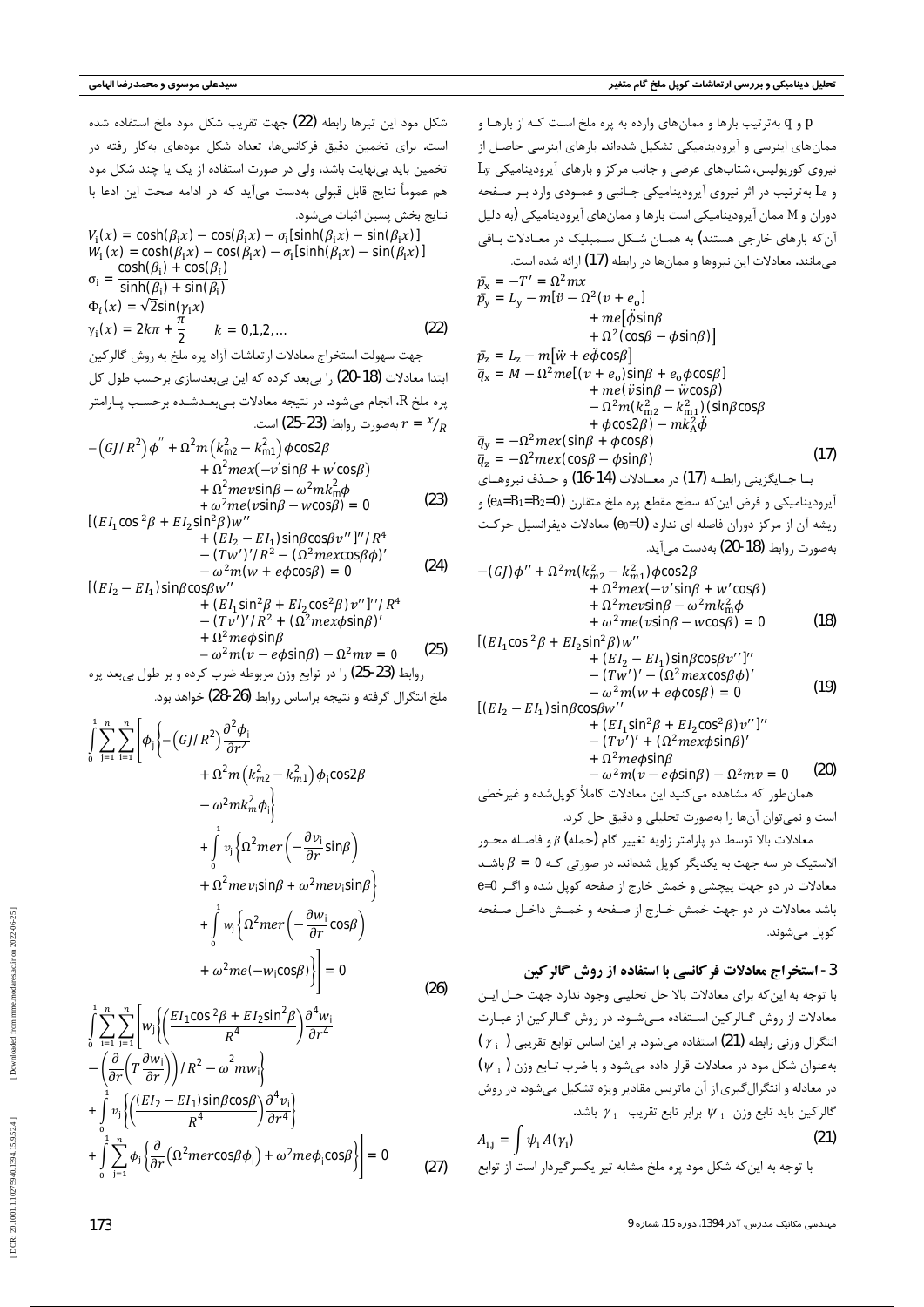

معادلات بالا با استفاده از شرایط تعامد تا حدودی ساده شده و یک معادله ماتریسی را تولید می کند، که برای داشتن جواب غیرصفر معنیدار باید دترمینان آن صفر شود. با بسط معادله مشخصه دترمینان، فرکانسهای طبيعي پره ملخ استخراج ميشود.

## 4 - صحتسنجي روش حل ارائهشده

برای اطمینان از صحت روش حل گالرکین ارائهشده برای پره ملخ، روابط (26-26) به زبان متلب کدنویسی و با استفاده از سه مود حل شده و نتایج بهدستآمده با یکی از مقالات مرجع [4] که از روش ماتریس انتقال استفاده کرده در جدول 1 آورده شده است. ورودیهای مسئله به شرح زیر است.

 $E1_1$ =7.316 kg.m<sup>2</sup>,  $E1_2$ =21.948 kg.m<sup>2</sup>, *G*J=2.634 kg.m<sup>2</sup>,  $R=1.016$  m,  $\beta=45$ , m=0.862 kg/m, e=0.036 m, km=0.036 m مقایسه نتایج بهدستآمده در جدول 1 تطابق خوبی را نشان میدهد و همان طور که مشهود است نتایج، همخوانی بسیار خوبی با مرجع [4] دارد و تفاوت پاسخها ناچيز است.

### 5- تحليل فركانسي

حال میتوان به روش ارائهشده اطمینان حاصل کرد و به بررسی عناصر مختلف بر رفتار فركانسي ملخ پرداخت تا بدين وسيله تأثيرات اين پارامترها مشخص شود. در مرجع [4] نشان داده شده است که اگر فر کانس های طبیعی بهدستآمده بهترتیب از کمترین فرکانس تا بیشترین آن شمارهگذاری شوند، فرکانس مودهای ارتعاشی به دو دسته فرد و زوج تقسیمبندی میشوند و مشاهده میشود که فرکانس مودهای فرد در اثر کوپل پیچشی- خمشی داخل صفحه اتفاق می|فتند و فرکانس مودهای زوج، تنها به خمش خارج از صفحه دوران وابستهاند. بر این اساس می توان انتظار داشت که تغییرات فر کانسهای مودهای زوج یا فرد نسبت به برخی پارامترها اتفاق افتد.

#### 5-1- بررسي اثر فاصله بين مركز جرم و مركز الاستيك

نمودارهای شکل 4 و 5 که در هر کدام فرکانسهای یک مود زوج و یک مود



الاستیک از محور مرکز جرم

سیر نزولی به خود میگیرند در حالی که فرکانسهای مودهای زوج بدون تغییر باقی میمانند.

#### $(R)$ - بررسی اثر طول پره ملخ (R) -2- 1

در مورد طول ملخ بررسیها نشان میدهد که مطابق شکل 6 با افزایش طول پره ملخ همه فركانسهاى طبيعى، چه زوج و چه فرد كاهش مىيابد، ولى مودهای بالاتر تغییرات نزولی بیشتری دارند در حالی که مودهای پایینتر با شیب ملایمتری کاهش مییابند.

#### 5-3- بررسی اثر سختی پیچشی(G)

در مورد سختی پیچشی بررسیها نشان میدهد، مطابق شکلهای 7 و 8 با

| جدول 1 مقايسه فركانسهاي ارتعاشي ملخ |          |                                                                                                                                        |
|-------------------------------------|----------|----------------------------------------------------------------------------------------------------------------------------------------|
| انتقال ماتريسي [4]                  | روش حاضر | شماره مود                                                                                                                              |
| 30/8374                             | 30/9044  |                                                                                                                                        |
| 53/8403                             | 53/9936  | $\overline{2}$                                                                                                                         |
| 184/5628                            | 192/726  | 3                                                                                                                                      |
| 337/4104                            | 338/2605 |                                                                                                                                        |
| 482/3053                            | 529/6149 | 5                                                                                                                                      |
|                                     |          | فرد قرار دارد، نشان میدهد که با تغییر فاصله بین مرکز جرم و مرکز<br>الاستیک فرکانس مودهای فرد تغییر کرده و با افزایش این فاصله فرکانسها |

مہندسی مکانیک مدرس، آذر 1394، دورہ 15، شمارہ 9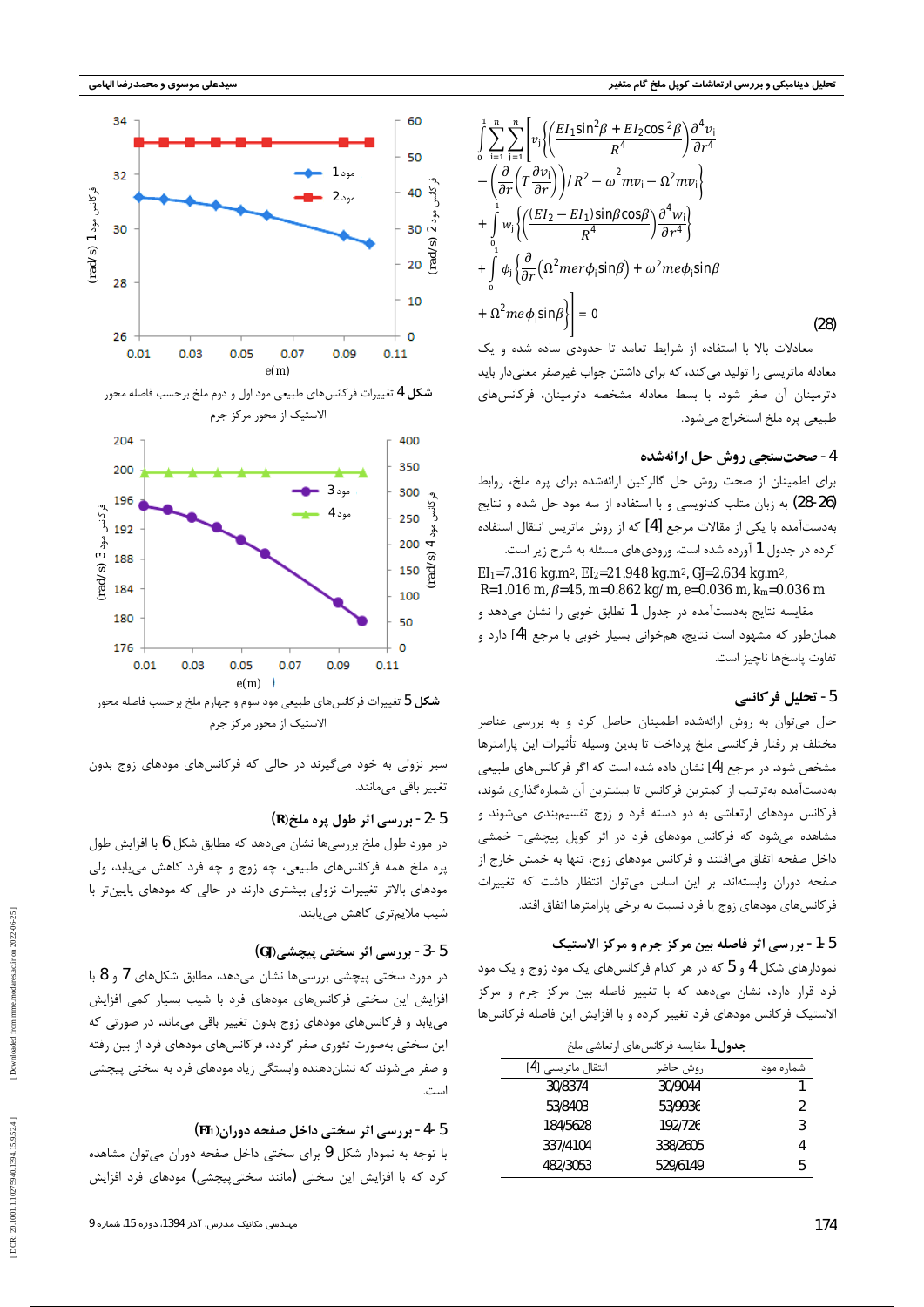



می یابد و مودهای زوج بدون هیچگونه تغییری باقی میمانند با این تفاوت که تأثیر این سختی نسبت به سختیپیچشی بر مودهای فرد بسیار بیشتر است. در این حالت فرکانسهای مودهای فرد با سرعت بیشتری افزایش مییابند و مودهای فرد بالاتر تغییرات صعودی بیشتری دارند در حالی که مودهای فرد پایین تر با شیب ملایم تری افزایش می پابند، همچنین در صورت صفر شدن این سختی بهصورت تئوری مانند سختی،پیچشی فرکانس های مربوط به مودهای فرد صفر می شود و فرکانس های زوج همچنان بدون تغییر باقی مى ماند.

### 5-5- بررسی اثر سختی خارج از صفحه دوران (EI2)

مطابق نمودار شکل 10، با افزایش سختی خارج از صفحه دوران برخلاف دو سختی داخل صفحه و پیچشی این بار مودهای فرد هیچگونه تغییری نمیپابند، ولی فرکانسهای مودهای زوج افزایش میپابد و همچنین برخلاف دو سختی پیش با صفرشدن این سختی در معادلات بهصورت تئوری فرکانسهای مودهای زوج صفر میشود و مودهای فرد بدون هیچ تغییری باقی میمانند که این نشان از آن دارد که مودهای زوج کاملاً به این سختی وابستگی دارند.

### 5-6- بررسي اثر جرم پره ملخ

در مورد جرم بر واحد طول ملخ مطابق شکل 11 میتوان مشاهده کرد که با افزایش چگالی طولی پره ملخ تمامی فرکانسهای مودهای فرد و زوج کاهش





می یابند که مشابه تأثیر پارامتر طول ملخ و همینطور مودهای بالاتر با شیب بیشتری و مودهای پایینتر با شیب ملایمتری کاهش مییابند.

5-7- بررسي اثر شعاع ژيراسيون قطبي محور الاستيک ملخ

تغییرات این پارامتر نیز مشابه پارامتر فاصله محور الاستیک از مرکز جرم است که نتایج آن در شکلهای 12 و 13 آمده است. همان گونه که مشاهده می شود با افزایش شعاع ژیراسیون قطبی مودهای فرد کاهش یافته یعنی مودهای فرد تغییر می یابند و فرکانس مودهای زوج تغییری نمی یابد. به دلیل



[DOR: 20.1001.1.10275940.1394.15.9.52.4]

175

مپندسی مکانیک مدرس، آذر 1394، دوره 15، شماره 9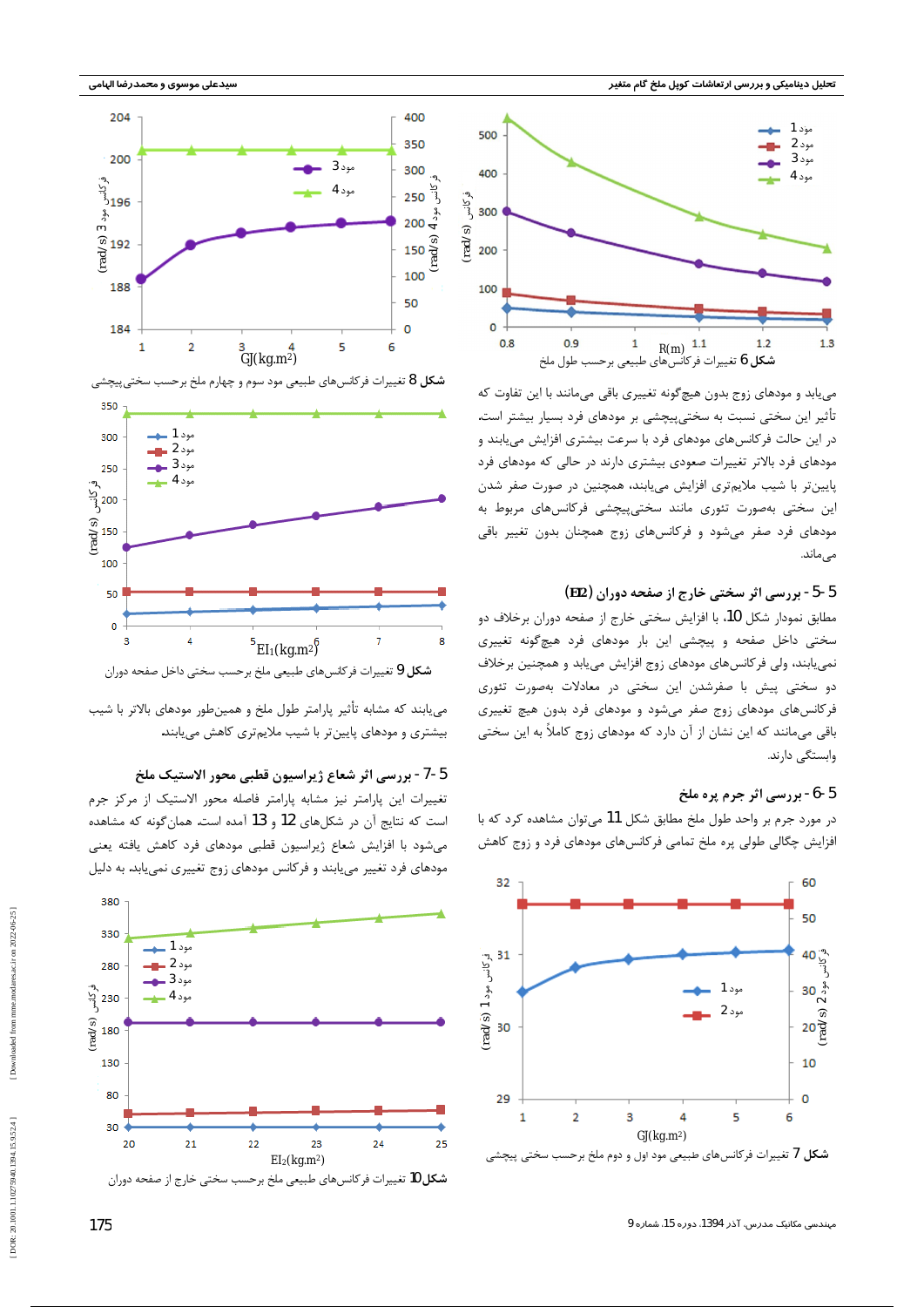



دورانی ملخ همه فرکانسهای طبیعی پره آن، اعم از زوج یا فرد افزایش یافته بهطوری که با افزایش دوران ملخ به 40 رادیان بر ثانیه فرکانسهای طبیعی مودهای اول تا سوم آن تقریباً دو برابر شدهاند که این مورد نشان از تأثیر بهسزای دوران ملخ بر فرکانسهای طبیعی آن دارد و این اثر کاملاً برخلاف اثرات افزایش جرم و طول واحد ملخ است.

## 5-9- بررسی اثر تغییر گام بر ارتعاشات ملخ

این پارامتر در دو حالت استاتیک (بدون سرعت دورانی) و با سرعت دورانی مورد مقایسه قرار گرفت. این زاویه همان زاویه حمله پره است که در اصطلاح به آن زاویه تغییر گام میگویند، زیرا بدینوسیله مقدار پیمایش پره ملخ در حركت افقى در يک دور كامل پره تغيير مىيابد. مطابق شكل 15 با افزايش زاویه گام ملخ در حالت استاتیک هیچ تأثیری بر فرکانسهای طبیعی پره مشاهده نگردید، ولی در حالت دورانی ملخ براساس نمودار 16 با افزایش آن فرکانسهای طبیعی ملخ بهصورت سینوسی و کسینوسی کم یا زیاد میشوند. بدینصورت که مودهای فرد سینوسی و مودهای زوج کسینوسی تغییر می یابند و دارای دوره تناوب 90 درجه است. تمامی مودها دارای دو بیشینه، که مقدار بیشینه اول کوچکتر از بیشینه دوم است. در مود اول، بیشینه اول در زاویه 10 درجه و بیشینه دوم در 55 درجه رخ میدهد. شایان یاد است که در مودهای بالاتر اختلافات بین این دو بیشینه بهطور متناسب کاهش می یابد.

### 6- نتيجه گيري

همان طور که از نمودارها (نتایج) پیداست پارامترهای سرعت دورانی، طول و



5-8- بررسی اثر سرعت دورانی پره ملخ اثرات سرعت دورانی پره ملخ بر فرکانسهای طبیعی آن در شکل 14 بهطور یکجا نشان داده شده است. همانطور که مشاهده میشود، با افزایش سرعت

مہندسی مکانیک مدرس، آذر 1394، دورہ 15، شمارہ 9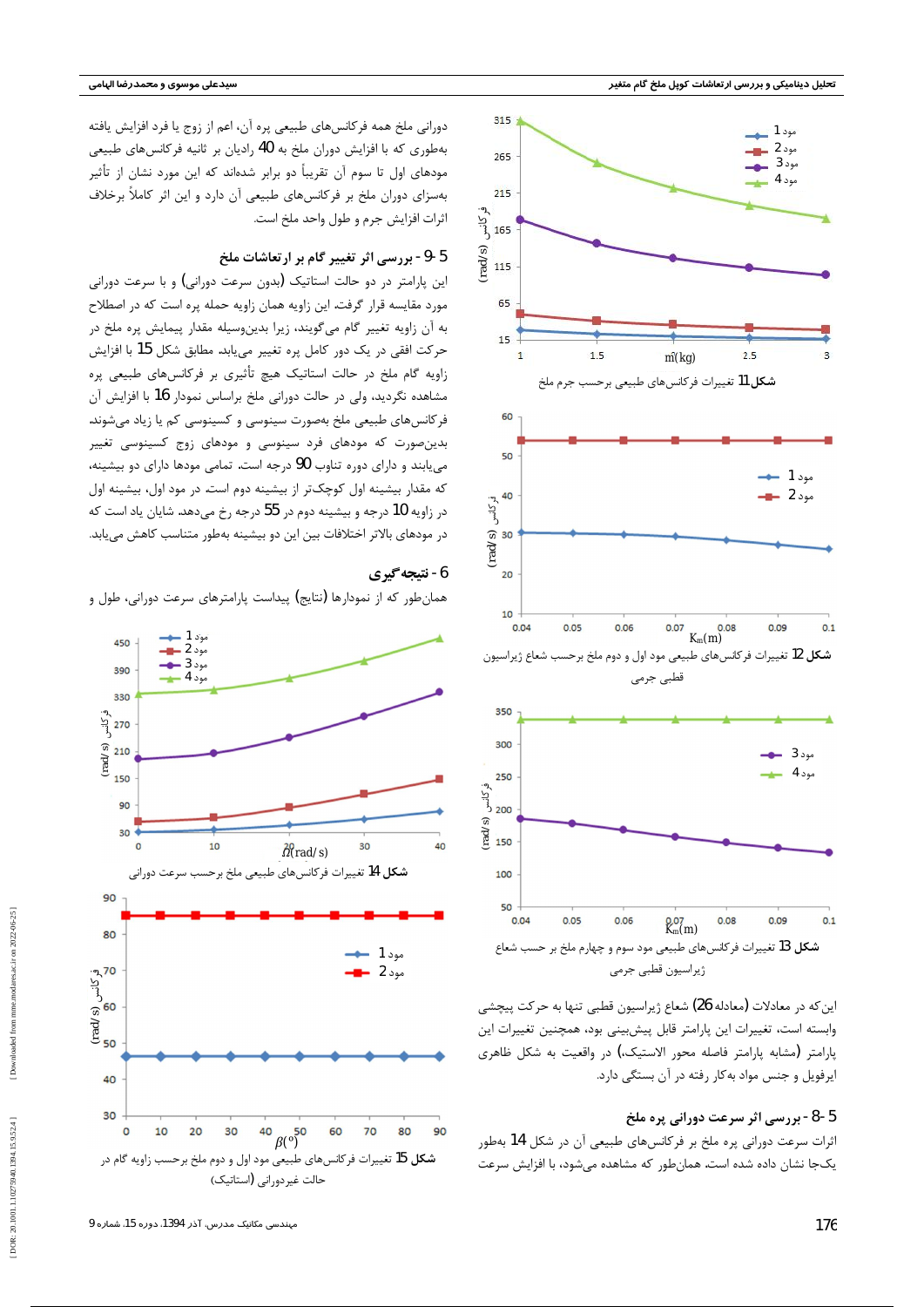

جرم پرہ ملخ بر فرکانسھای طبیعی تمامی مودھای ارتعاشی تأثیر می گذارند. با افزايش طول و جرم واحد يره ملخ، فركانسها كاهش يافته، ولي با افزايش سرعت دورانی فرکانس ها افزایش مے بابند.

در مورد پارامترهای سختی پیچشی، سختی داخل صفحه دوران، فاصله بین مرکز جرم تا محور الاستیک و شعاع ژیراسیون قطبی، میتوان بیان کرد که این پارامترها تنها بر فرکانسهای طبیعی مودهای ارتعاشی فرد تأثیر گذاشته و فرکانس مودهای زوج ثابت باقی می،مانند که با افزایش فاصله بین مرکز جرم و الاستیک و شعاع ژیراسیون قطبی فرکانس های طبیعی کاهش، ولي با افزايش سختي پيچشي و سختي داخل صفحه دوران، فركانس هاي طبیعی افزایش می پابند. در مورد پارامتر سختی خارج از صفحه همان طور که ملاحظه شد، تنها پارامتری است که بر فرکانس طبیعی مودهای ارتعاشی زوج تأثیر میگذارد و بر فرکانس مودهای فرد بیتأثیر است و با افزایش آن فر کانس های زوج افزایش می یابند.

در پایان نیز با افزایش یا کاهش زاویه تغییر گام پره ملخ، همان طور که مشاهده شد فرکانس های طبیعی تمامی مودهای ارتعاشی ملخ در حالت غیردورانی هیچ گونه تغییری نمی پابند، ولی با افزایش یا کاهش آن در حالت دورانی فرکانسهای مودهای فرد بهصورت سینوسی و مودهای زوج بهصورت كسينوسي حول فركانسهاي حالت استاتيكي (ميانگين) تغيير مي يابند.

#### 7 - فهرست علائم

| $B_1$ <sub>1</sub> $B_2$ | ثابتھای سطح مقطع ملخ (Pa)              |
|--------------------------|----------------------------------------|
| E                        | مدول الاستيك (Pa)                      |
| E                        | فاصله بين مركز جرم و محور الاستيك (m)  |
| $e_{\rm A}$              | فاصله بين محور فشار و محور الاستيک (m) |
| $e_0$                    | فاصله ريشه پره از محور دوران(m)        |

| $p_{x1}p_{y1}p_z$ | $p_{x2}p_{y1}p_z$ |
|-------------------|-------------------|
| ①                 | ①                 |
| ①                 | ①                 |
| ①                 | ①                 |
| ①                 | ①                 |
| ①                 | ①                 |
| ①                 | ①                 |
| ①                 | ①                 |
| ①                 | ①                 |
| ①                 | ①                 |
| ①                 | ①                 |
| ①                 | ①                 |
| ①                 | ①                 |
| ①                 | ①                 |
| ①                 | ①                 |
| ①                 | ①                 |
| ①                 | ①                 |
| ①                 | ①                 |
| ②                 | ②                 |
| ②                 | ②                 |
| ②                 | ②                 |
| ②                 | ②                 |
| ②                 | ②                 |
| ②                 | ②                 |
| ②                 | ②                 |
| ②                 | ①                 |
| ②                 | ①                 |
| ②                 | ①                 |
| ①                 | ⑧                 |
| ①                 | ⑧                 |
| ①                 | ⑧                 |
| ①                 | ⑧                 |

8- مراجع

- [1] J.C. Houbolt, G.W.Brooks, Differential equations of motions for combined flap wise bending and torsion of twisted non-uniform rotor blades. NACA Report 1346, 1958.
- [2] Hunter, W.F., The Integrating Matrix Method for Determining the Natural Vibration Characteristics of Propeller Blades. NASA TN D-6064, 1970.
- [3] W. F. White, R.E. Malatino, A Numerical Method for Determining the Natural Vibration Charactiristics of Rotating Nonuniform Cantilever Blades. NASA TM X-72,751, 1975.
- [4] Murthy, V.R., Dynamic characteristics of rotor blades. Journal of Sound and Vibration, Vol.49: p. 483-500, 1976.
- [5] Murthy, V.R., Dynamic characteristics of rotor blades, Integrating matrix method. American Institute of Aeronautics and Astronautics Journal(AIAA), Vol. 115(4): p. 595-597, 1977.
- [6] A.D. Wright, E. Smith, R.W. Thresher, J.L.C. Wang, Vibration modes of centrifugally stiffened beams. ASME Journal of Applied Mechanics, Vol.49(3): p. 197-202, 1982.
- [7] Reddy, J.N., An Introduction to Finite Element Method, 2nd ed. Vol. 1. 2000
- [8] G. Surace, V. Anghel, C. Mares, Coupled bending-bending-torsion vibration analysis of rotating pretwisted blades: an integral formulation and numerical examples. Journal of Sound and Vibration, Vol. 206(4): p. 473-486, 1997.
- [9] Bazoune, A., Relationship between Softening and Stiffening Effects in Terms of South Well Coefficients. Journal of Sound Vibration, 287: p 1027-1030, 2005.
- [10] A. Bazoune, Y.A. Khulief., N.G. Stephen, Further Results for Modal Characteristics of Rotating Tapered Timoshenko Beams. Journal of Sound and Vibration, 129: p. 157-174, 1999.
- [11] H. H. Yoo, S.H. Shin, Vibration analysis of rotating cantilever beams. Journal of Sound and Vibration, 212(5): p. 807-828, 1998.
- [12] Bramwell, A.R.S., Helicopter Dynamic's. 2001.
- [13] S. A. Mousavi, M.R.Elhami, H. Taeb, The Rotorcraft blades modal testing and analysis. Journal of Sound and Vibration, 6: p. 22-32, 2015. (In Persian)
- [14] S.A. Mousa M.R. Elhami, Modal analysis of a rotor with two blades with
- finite element method and experimental test. 4th International Conference on Acoustics and Vibration, 2014. (In Persian)
- [15] Lin, S.M., The instability and vibration of rotating beams with arbitrary pretwist and an elastically restrained root. ASME Journal of Applied Mechanics, Vol.68: p. 844-853, 2001.
- [16] S. M. Lin, C. Tien, S. Y. Lee, Free vibrations of rotating non-uniform beam with arbitrary pretwist, an elastically restrained root and a tip mass. Journal of Sound and Vibration, 273(3): p. 477-492, 2004.
- [17] S.M. Lin, S.Y. Lee, W.R. Wang, Dynamic analysis of rotating damped beams with an elastically restrained root. International Journal of Mechanical Sciences, Vol.46: p. 673-693, 2004.
- [18] S.S. Rao, R.S. Gupta, Finite Element Vibration Analysis of Rotating Timoshenko Beams. Journal of Sound and Vibration, 242: p. 103-124, 2001
- [19] H. Moeenfard, B.Moetakef Imani, M. Davoudi, A, Rahimzadeh, Dynamic instability in tapered beams under wind excitation, Modares Mechanical

| $G$            | $G$ |
|----------------|-----|
| $F$            | $G$ |
| $I_{11}I_2$    |     |
| $I_{11}I_2$    |     |
| $I_{11}I_2$    |     |
| $I_{11}I_2$    |     |
| $I_{11}I_2$    |     |
| $I_{11}I_2$    |     |
| $I_{11}I_2$    |     |
| $I_{11}I_2$    |     |
| $I_{11}I_2$    |     |
| $I_{11}I_2$    |     |
| $I_{11}I_2$    |     |
| $I_{11}I_2$    |     |
| $I_{11}I_{12}$ |     |
| $I_{11}I_{12}$ |     |
| $I_{11}I_{12}$ |     |
| $I_{11}I_{12}$ |     |
| $I_{11}I_{12}$ |     |
| $I_{11}I_{12}$ |     |
| $I_{11}I_{12}$ |     |
| $I_{11}I_{12}$ |     |
| $I_{11}I_{12}$ |     |
| $I_{11}I_{12}$ |     |
| $I_{11}I_{12}$ |     |
| $I_{11}I_{12}$ |     |
| <              |     |

مہندسی مکانیک مدرس، آذر 1394، دورہ 15، شمارہ 9